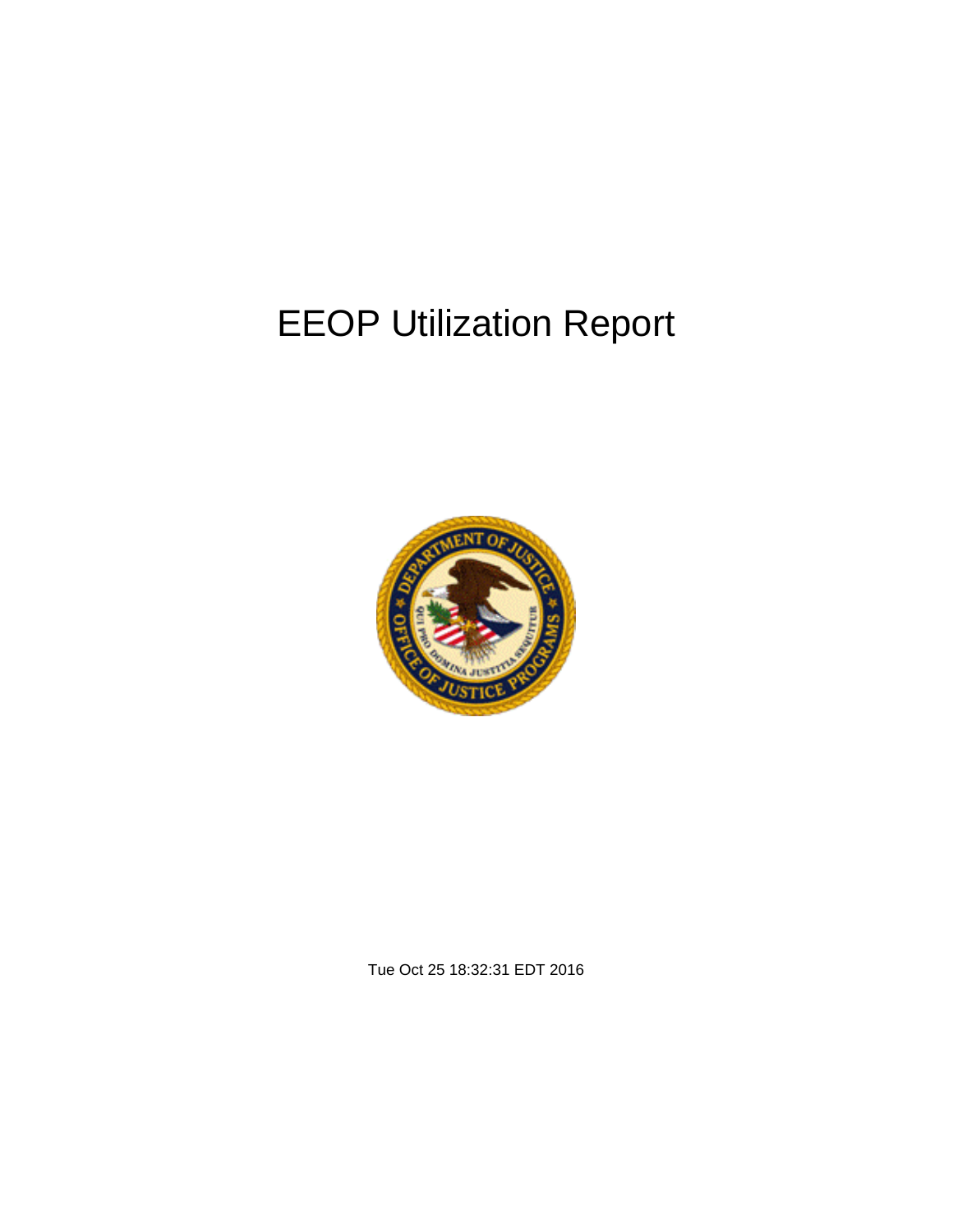## **Step 1: Introductory Information**

| <b>Grant Title:</b>       | <b>BMFEA</b>                                     | <b>Grant Number:</b> | 01-1601-CA-5050 |
|---------------------------|--------------------------------------------------|----------------------|-----------------|
| <b>Grantee Name:</b>      | CA Office of the Attorney General                | <b>Award Amount:</b> | \$28,562,876.00 |
| <b>Grantee Type:</b>      | <b>State Government Agency</b>                   |                      |                 |
| Address:                  | 1300 I Street<br>Sacramento, California<br>95814 |                      |                 |
| <b>Contact Person:</b>    | Dave Harper                                      | Telephone #:         | 916-322-2332    |
| <b>Contact Address:</b>   | 1300 I Street<br>Sacramento, California<br>95814 |                      |                 |
| <b>DOJ Grant Manager:</b> | Rhonda Clark                                     | DOJ Telephone #:     | 916-324-4404    |

## **Policy Statement:**

The Department of Justice (Department), Office of the Attorney General (OAG), Bureau of Medi-Cal Fraud and Elder Abuse (BMFEA) actively and affirmatively pursues a course of equal employment opportunity by building and maintaining a workforce with high standards and expectations for excellence, which accurately reflects the diversity of the state and the public it serves. State and federal laws require a commitment to equal employment opportunity and a workplace that is free from any form of unlawful discrimination, including harassment and retaliation.

The Equal Employment Rights & Resolution (EER&R) Office has statewide responsibility for administering the Department's EEO Program, including reviewing employment policies, monitoring the selection process, recommending changes, and providing advice to executive staff, managers, and supervisors on important and sensitive issues which may have equal employment opportunity considerations.

Unlawful discrimination or harassment, whether intentional or unintentional, is a violation of the civil rights of California citizens. The Department has a zero tolerance policy for all such behavior. It is the Department's philosophy to provide equal employment opportunities to both applicants and employees, regardless of age, ancestry, color, disability, gender, gender identity, gender expression, national origin, political affiliation/opinion, race, religion, sexual orientation, veteran/military status, or marital status.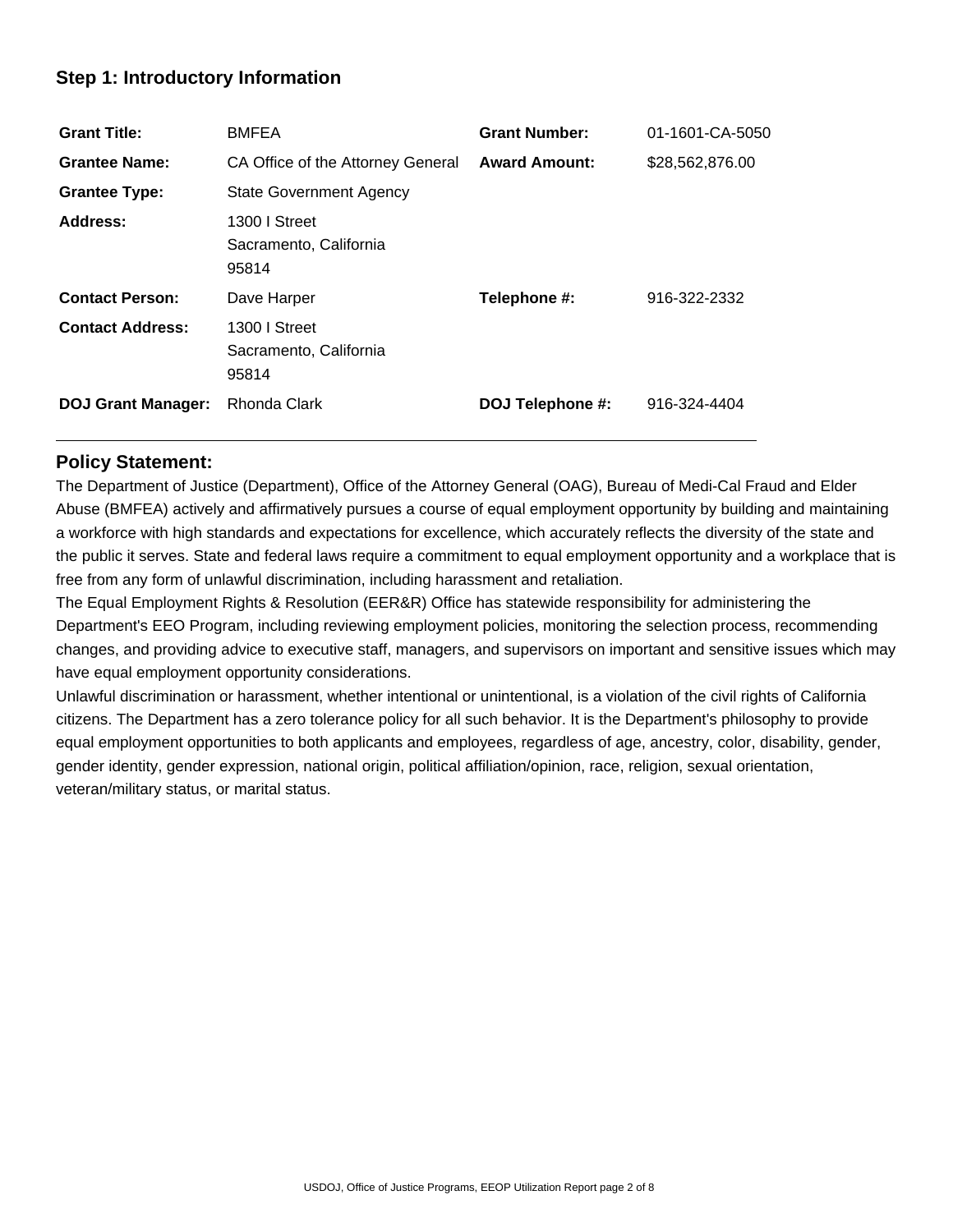# **Step 4b: Narrative Underutilization Analysis**

A review of the Department's underutilizations with standard deviations greater than two (See Significant Underutilization Chart) indicates that there are two significant underutilizations in the Bureau of Medi-Cal Fraud and Elder Abuse (BMFEA). It is important to note that some examination statistical reports are allowing employees to select Other/Unspecified for gender and/or ethnicity which affects the analysis of the data. The following is a review of the significant underutilizations, the Department has identified requiring additional examination:

Administrative Support: This category identified a significant underutilization of White and Hispanic Males at a rate of -18% and -12% respectively.

a. The Administrative Support Classifications within the BMFEA represent a total of thirty employees of which 97% are female. The major classification groups contained in Administrative Support are: Executive Assistants, Legal Secretaries, Office Technicians, and Office Assistants. These professions have historically been predominantly female and are classifications in which the Department has very few male applicants. Lower level classifications that provide training and experience for the higher level classifications are also predominantly female.

b. An analysis of the hiring reports for these classifications revealed that 43% of the total applicants did not identify their ethnicity and 38% did not identify their gender. This makes it difficult to determine if there is a true underutilization for White and Hispanic Males.

# **Step 5 & 6: Objectives and Steps**

#### **1. Increase recruitment and outreach in underutilized categories.**

a. Department recruiters will continue their recruitment efforts through high school, college, and law school recruitment events, job fairs, and community outreach workshops. Specific examples include: The Met High School Sacramento Criminal Justice Academies Career Conference San Francisco State University College of Business and Paralegal Studies Information table LA Southwest Career Fair CSU Dominguez Career Fair Chapman University Hastings Law School La Familila Counseling Center How to Begin a State Career Workshop Sam & Bonnie Pannell Center How to Begin a State Career Workshop Asian Resources Board How to Begin a State Career Workshop

b. The Department will continue to utilize technology through the use of webinars, social media including LinkedIn and Facebook, and community outreach workshops including "How to Begin a State Career."

- c. Recruitment efforts have been revamped to include resources for hiring authorities.
- d. Hiring authorities have access to the contact information of associations for recruitment purposes.

## **2. The Department's hiring and promotional practices, without exception, shall ensure equal employment opportunities for all employees and applicants to the Department.**

a. The Department will monitor the demographics of all classifications through the Bottom Line Hiring Report form that is used to gather employee and applicant data in the hiring process.

b. The Department will monitor the demographics of all classifications through the California Department of Human Resources 5112 report that is used to gather employee and applicant data of new hires, rehires, transfers from other departments, and promotions.

c. The Department will monitor the composition of all exam panels to identify any potential barriers to the examination process.

# **Step 7a: Internal Dissemination**

1. Post the EEOP Utilization Report on the Department's Intranet web site, so that it is available for review by all employees;

USDOJ, Office of Justice Programs, EEOP Utilization Report page 3 of 82. Include a bound copy of the EEOP Utilization Report among the materials in the lobby of the Human Resources Office,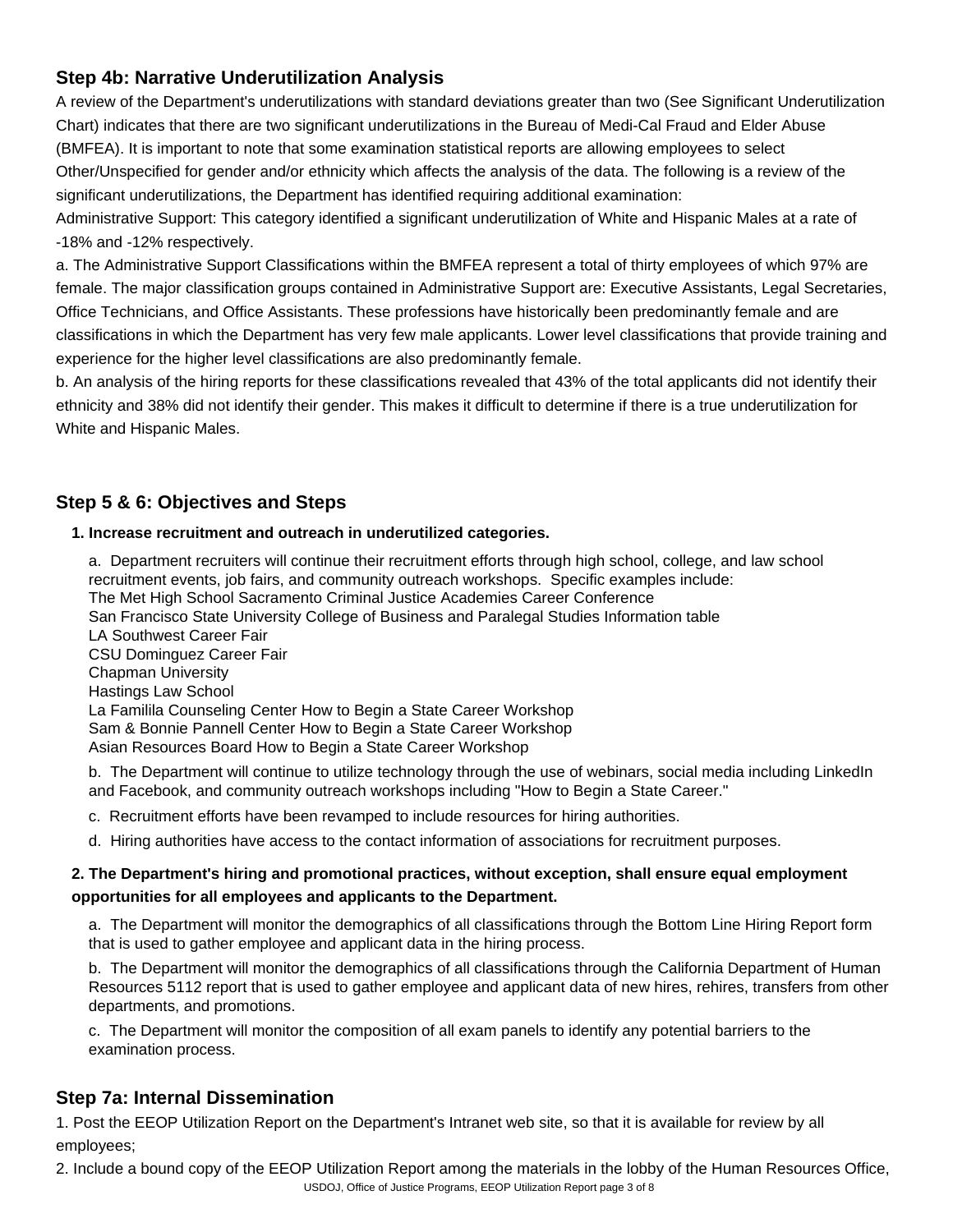and its availability upon request;

3. Post a notification on employee bulletin boards of the EEOP Utilization Report, and its availability upon request; and 4. Send an email to Department managers and supervisors notifying them of the EEOP Utilization Report and its availability upon request.

### **Step 7b: External Dissemination**

1. A copy of the Department's EEOP Utilization Report will be made available to all persons outside of the Department by posting the report on the State of California Department of Justice, Office of the Attorney General's public web site at www.oag.ca.gov. The EEOP Utilization Report will be located in the Civil Rights section;

2. All contractors and vendors that conduct business with the State of California Department of Justice, Office of the Attorney General receive written acknowledgement of the Department's Non-Discrimination Clause in the General Terms and Conditions of their contract;

3. Include a bound copy of the EEOP Utilization Report among the materials displayed in the lobby of the Human Resources Office, and its availability upon request; and

4. Explore the possibility of including information about the EEOP Utilization Report in the Equal Employment section of all job examinations and announcements.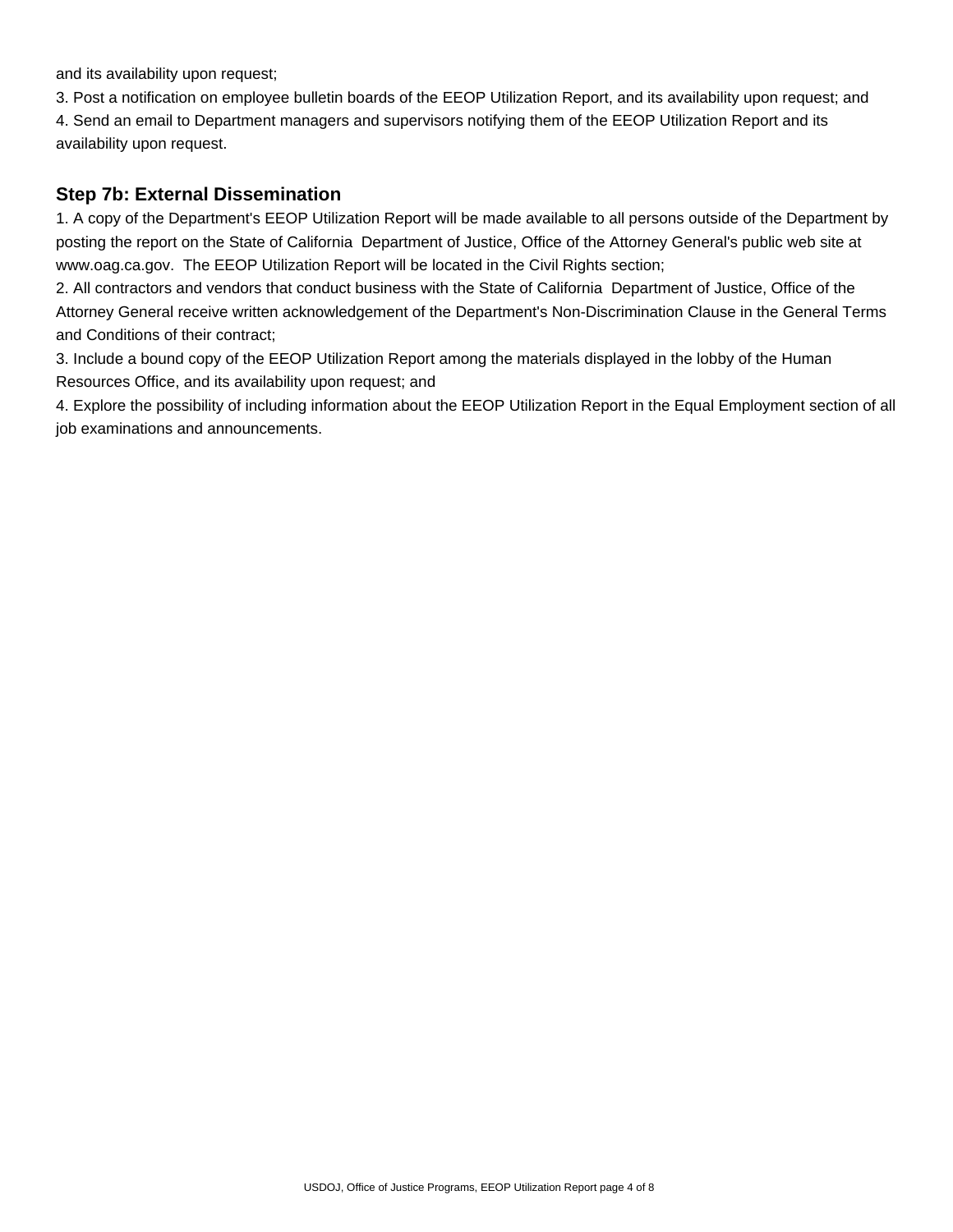### **Utilization Analysis Chart Relevant Labor Market: California**

|                                           |               |                           |                     |                       | Male                                |                                 |                  | Female        |                          |                          |                     |                       |                                     |                                 |                  |                   |
|-------------------------------------------|---------------|---------------------------|---------------------|-----------------------|-------------------------------------|---------------------------------|------------------|---------------|--------------------------|--------------------------|---------------------|-----------------------|-------------------------------------|---------------------------------|------------------|-------------------|
| Job Categories                            | White         | Hispanic<br>or Latino     | Black or<br>African | American<br>Indian or | Asian                               | Native<br>Hawaiian              | Two or<br>More   | Other         | White                    | Hispanic<br>or Latino    | Black or<br>African | American<br>Indian or | Asian                               | Native<br>Hawaiian              | Two or<br>More   | Other             |
|                                           |               |                           | American            | Alaska<br>Native      |                                     | or Other<br>Pacific<br>Islander | Races            |               |                          |                          | American            | Alaska<br>Native      |                                     | or Other<br>Pacific<br>Islander | Races            |                   |
| Officials/Administrators                  |               |                           |                     |                       |                                     |                                 |                  |               |                          |                          |                     |                       |                                     |                                 |                  |                   |
| Workforce #/%                             | 0/0%          | 0/0%                      | 0/0%                | 0/0%                  | 0/0%                                | 0/0%                            | 0/0%             | 0/0%          | 0/0%                     | 0/0%                     | 0/0%                | 0/0%                  | 1/100%                              | 0/0%                            | 0/0%             | 0/0%              |
| CLS #/%                                   | 8%            | 805,425/3 204,270/1<br>0% | 45,140/2<br>%       |                       | 3,660/0% 172,275/8 3,150/0%<br>$\%$ |                                 | 14,500/1<br>$\%$ |               | 7,790/0% 503,630/2<br>4% | 157,390/7<br>%           | 52,335/2<br>$\%$    |                       | 3,720/0% 130,970/6 3,225/0%<br>$\%$ |                                 | 12,650/1<br>$\%$ | 6,925/0%          |
| Utilization #/%                           | $-38%$        | $-10%$                    | $-2%$               | $-0%$                 | -8%                                 | $-0%$                           | $-1%$            | $-0%$         | $-24%$                   | $-7%$                    | $-2%$               | $-0%$                 | 94%                                 | $-0%$                           | $-1%$            | $-0\%$            |
| <b>Professionals</b>                      |               |                           |                     |                       |                                     |                                 |                  |               |                          |                          |                     |                       |                                     |                                 |                  |                   |
| Workforce #/%                             | 28/35%        | 5/6%                      | 0/0%                | 0/0%                  | 5/6%                                | 0/0%                            | 0/0%             | 1/1%          | 18/23%                   | 10/13%                   | 5/6%                | 0/0%                  | 4/5%                                | 1/1%                            | 0/0%             | 2/3%              |
| CLS #/%                                   | 9%            | 909.825/2 180.800/6 <br>% | 66,290/2<br>%       |                       | 3,860/0% 325,070/1<br>0%            | 3,435/0%                        | 21,155/1<br>%    | 12,085/0<br>% | 9%                       | 921,400/2 247,345/8<br>% | 87,830/3<br>$\%$    |                       | 4,685/0% 319,465/1<br>0%            | 3,520/0%                        | 24,155/1<br>%    | 13,155/0<br>℅     |
| Utilization #/%                           | 7%            | 1%                        | $-2%$               | $-0%$                 | $-4%$                               | $-0%$                           | $-1%$            | 1%            | $-7%$                    | 5%                       | 4%                  | $-0\%$                | $-5%$                               | 1%                              | $-1%$            | 2%                |
| Technicians                               |               |                           |                     |                       |                                     |                                 |                  |               |                          |                          |                     |                       |                                     |                                 |                  |                   |
| Workforce #/%                             | 1/12%         | 1/12%                     | 0/0%                | 0/0%                  | 2/25%                               | 0/0%                            | 0/0%             | 0/0%          | 2/25%                    | 2/25%                    | 0/0%                | 0/0%                  | 0/0%                                | 0/0%                            | 0/0%             | 0/0%              |
| CLS #/%                                   | 6%            | 104,665/2 40,410/10<br>%  | 10,250/3<br>℅       | 665/0%                | 48,385/12<br>%                      | 945/0%                          | 3,275/1%         |               | ,575/0% 84,105/21<br>%   | 43,270/11<br>%           | 14,765/4<br>%       | 735/0%                | 47,255/12<br>%                      | 665/0%                          |                  | 3,385/1% 2,085/1% |
| Utilization #/%                           | $-13%$        | 3%                        | $-3%$               | $-0%$                 | 13%                                 | $-0\%$                          | $-1%$            | $-0%$         | 4%                       | 14%                      | $-4%$               | $-0\%$                | $-12%$                              | $-0\%$                          | $-1%$            | -1%               |
| <b>Protective Services:</b><br>lSworn     |               |                           |                     |                       |                                     |                                 |                  |               |                          |                          |                     |                       |                                     |                                 |                  |                   |
| Workforce #/%                             | 29/48%        | 8/13%                     | 3/5%                | 0/0%                  | 6/10%                               | 0/0%                            | 0/0%             | 0/0%          | 7/12%                    | 3/5%                     | 1/2%                | 0/0%                  | 2/3%                                | 0/0%                            | 0/0%             | 1/2%              |
| CLS #/%                                   | 0%            | 131,560/4 75,870/23<br>%  | 30,035/9<br>%       | ,925/1%               | 19,875/6<br>%                       | 2,060/1%                        | 3,780/1%         | ,985/1%       | 24,965/8<br>%            | 17,345/5<br>$\%$         | 9,995/3%            | 485/0%                | 3,605/1%                            | 495/0%                          | ,205/0%          | 730/0%            |
| Utilization #/%                           | 8%            | $-10%$                    | $-4%$               | $-1%$                 | 4%                                  | $-1%$                           | $-1%$            | $-1%$         | 4%                       | $-0%$                    | $-1%$               | $-0%$                 | 2%                                  | $-0%$                           | $-0%$            | 1%                |
| <b>Protective Services: Non-</b><br>sworn |               |                           |                     |                       |                                     |                                 |                  |               |                          |                          |                     |                       |                                     |                                 |                  |                   |
| Workforce #/%                             | 0/0%          | 0/0%                      | 0/0%                | 0/0%                  | 1/14%                               | 0/0%                            | 0/0%             | 0/0%          | 5/71%                    | 0/0%                     | 0/0%                | 0/0%                  | 1/14%                               | 0/0%                            | 0/0%             | 0/0%              |
| Civilian Labor Force #/%                  | 6,110/30<br>% | 2,820/14<br>%             | .035/5%             | 135/1%                | .315/6%                             | 0/0%                            | 185/1%           | 190/1%        | 4,750/23<br>%            | 2,590/13<br>%            | 725/4%              | 15/0%                 | 455/2%                              | 90/0%                           | 129/1%           | 150/1%            |
| Utilization #/%                           | $-30%$        | $-14%$                    | $-5%$               | $-1%$                 | 8%                                  | 0%                              | $-1%$            | $-1%$         | 48%                      | $-13%$                   | $-4%$               | $-0%$                 | 12%                                 | $-0%$                           | $-1%$            | $-1%$             |
| <b>Administrative Support</b>             |               |                           |                     |                       |                                     |                                 |                  |               |                          |                          |                     |                       |                                     |                                 |                  |                   |
| Workforce #/%                             | 0/0%          | 0/0%                      | 0/0%                | 0/0%                  | 1/3%                                | 0/0%                            | 0/0%             | 0/0%          | 11/37%                   | 10/33%                   | 3/10%               | 0/0%                  | 3/10%                               | 0/0%                            | 0/0%             | 2/7%              |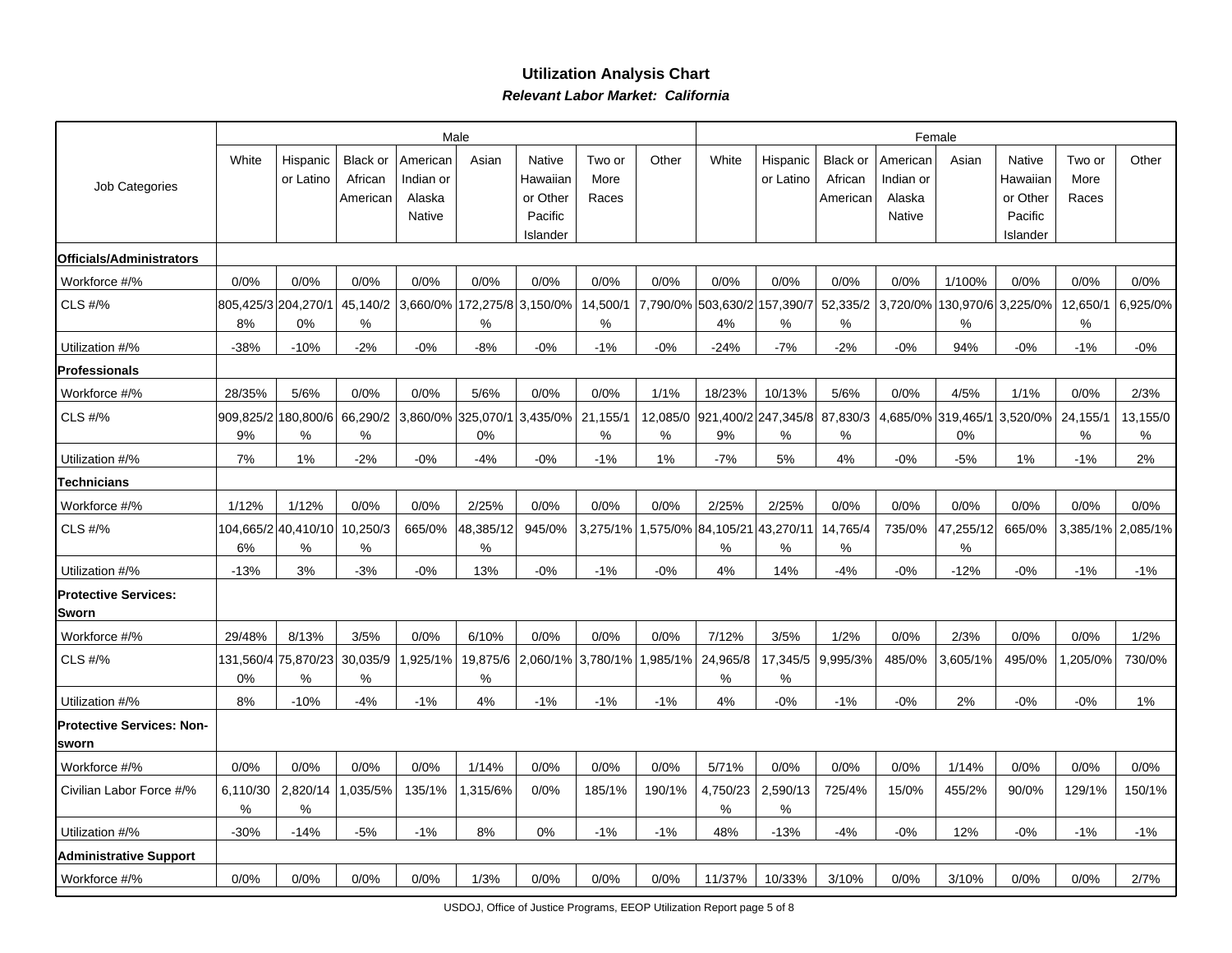|                             |           |                                                                         |                     |                       | Male  |                      |                | Female |       |                                                                                                                      |                     |                       |          |                      |                |          |
|-----------------------------|-----------|-------------------------------------------------------------------------|---------------------|-----------------------|-------|----------------------|----------------|--------|-------|----------------------------------------------------------------------------------------------------------------------|---------------------|-----------------------|----------|----------------------|----------------|----------|
|                             | White     | Hispanic<br>or Latino                                                   | Black or            | American<br>Indian or | Asian | Native               | Two or<br>More | Other  | White | Hispanic                                                                                                             | Black or<br>African | American<br>Indian or | Asian    | <b>Native</b>        | Two or<br>More | Other    |
| Job Categories              |           |                                                                         | African<br>American | Alaska                |       | Hawaiian<br>or Other | Races          |        |       | or Latino                                                                                                            | American            | Alaska                |          | Hawaiian<br>or Other | Races          |          |
|                             |           |                                                                         |                     | Native                |       | Pacific<br>Islander  |                |        |       |                                                                                                                      |                     | Native                |          | Pacific<br>Islander  |                |          |
| CLS #/%                     |           | 789,770/1 508,135/1  95,030/2  5,310/0%  242,305/6  6,390/0%   21,875/1 |                     |                       |       |                      |                |        |       | 13,905/0   1,208,745   844,810/2   166,325/4   11,800/0   321,240/7                                                  |                     |                       |          | 12,235/0             | 37,235/1       | 22,025/1 |
|                             | 8%        | 2%                                                                      | %                   |                       | %     |                      | %              | $\%$   | /28%  | 0%                                                                                                                   | %                   | %                     | %        | %                    | %              | %        |
| Utilization #/%             | $-18%$    | $-12%$                                                                  | $-2%$               | $-0\%$                | $-2%$ | $-0\%$               | -1%            | $-0%$  | 9%    | 14%                                                                                                                  | 6%                  | $-0%$                 | 3%       | $-0\%$               | $-1%$          | 6%       |
| <b>Skilled Craft</b>        |           |                                                                         |                     |                       |       |                      |                |        |       |                                                                                                                      |                     |                       |          |                      |                |          |
| Workforce #/%               | 0/        | 0/                                                                      | 0/                  | 0/                    | 0/    | 0/                   | 0/             | 0/     | 0/    | 0/                                                                                                                   | 0/                  | 0/                    | 0/       | 0/                   | 0/             | 0/       |
| CLS #/%                     |           |                                                                         |                     |                       |       |                      |                |        |       | 502,010/3 565,860/4  38,845/3   5,035/0%   85,055/7  4,685/0%   10,830/1   7,120/1%   26,515/2   28,545/2   3,635/0% |                     | 325/0%                | 16,650/1 | 365/0%               | 670/0%         | 515/0%   |
|                             | 9%        | 4%                                                                      | %                   |                       | %     |                      | %              |        | %     | $\%$                                                                                                                 |                     |                       | %        |                      |                |          |
| Utilization #/%             |           |                                                                         |                     |                       |       |                      |                |        |       |                                                                                                                      |                     |                       |          |                      |                |          |
| <b>IService/Maintenance</b> |           |                                                                         |                     |                       |       |                      |                |        |       |                                                                                                                      |                     |                       |          |                      |                |          |
| Workforce #/%               | 0/        | 0/                                                                      | 0/                  | 0/                    | 0/    | 0/                   | 0/             | 0/     | 0/    | 0/                                                                                                                   | 0/                  | 0/                    | 0/       | 0/                   | 0/             | 0/       |
| CLS #/%                     | 667.880/1 | 1,570,385 117,095/3 8,375/0% 235,965/5  10,670/0                        |                     |                       |       |                      | 22,085/0       |        |       | 17,055/0 526,735/1 940,885/2 97,565/2 7,585/0% 239,870/5 7,910/0%                                                    |                     |                       |          |                      | 19,360/0       | 13,320/0 |
|                             | 5%        | /35%                                                                    | %                   |                       | %     | %                    | %              | %      | 2%    | $1\%$                                                                                                                | %                   |                       | %        |                      | %              | %        |
| Utilization #/%             |           |                                                                         |                     |                       |       |                      |                |        |       |                                                                                                                      |                     |                       |          |                      |                |          |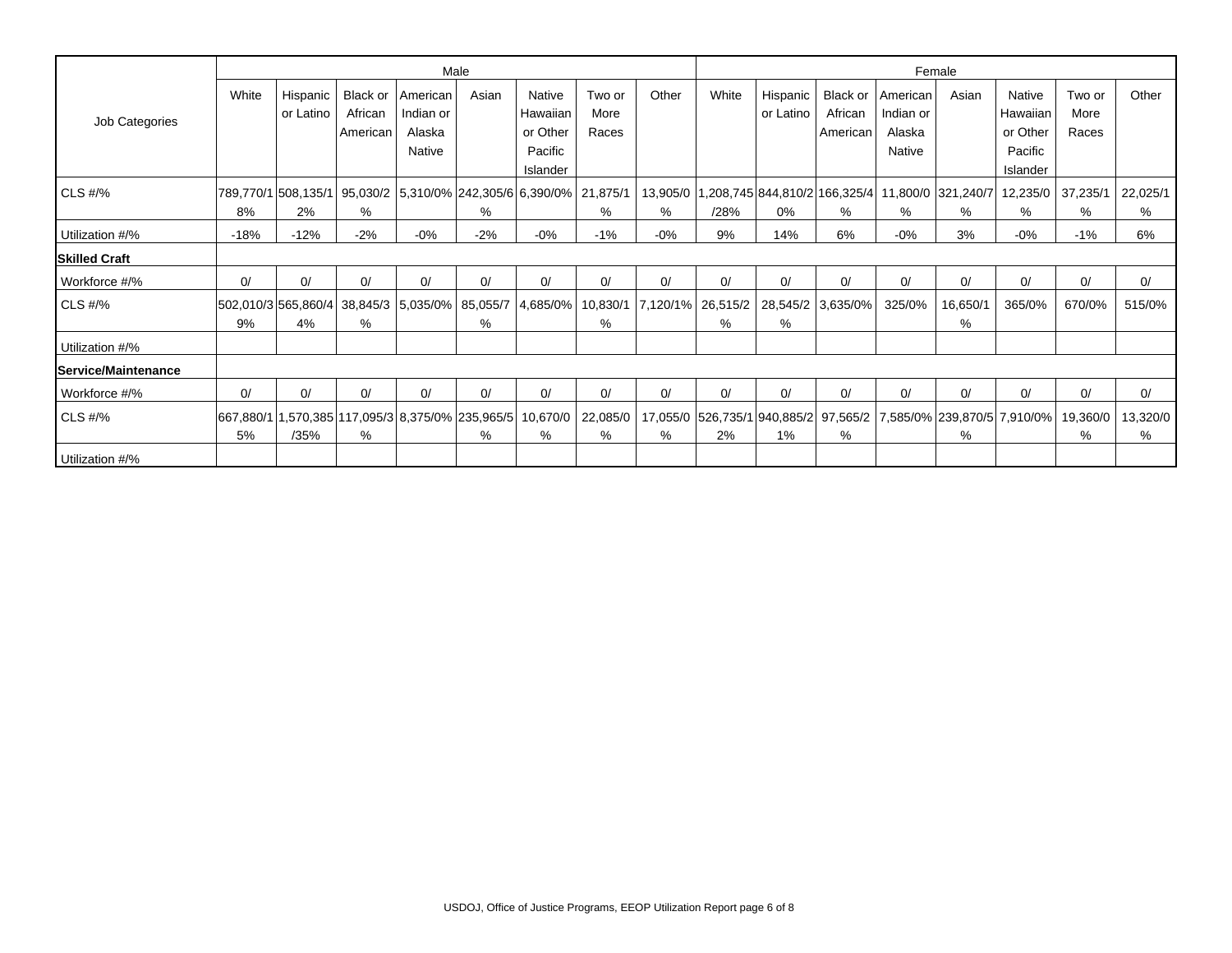#### **Significant Underutilization Chart**

|                        |       |           |          |                   | Male  |          |        |       |       |           |            | Female                         |       |          |        |       |  |
|------------------------|-------|-----------|----------|-------------------|-------|----------|--------|-------|-------|-----------|------------|--------------------------------|-------|----------|--------|-------|--|
|                        | White | Hispanic  |          | Black or American | Asian | Native   | Two or | Other | White |           |            | Hispanic   Black or   American | Asian | Native   | Two or | Other |  |
| Job Categories         |       | or Latino | African  | Indian or         |       | Hawaiian | More   |       |       | or Latino | African    | I Indian or                    |       | Hawaiian | More   |       |  |
|                        |       |           | American | Alaska            |       | or Other | Races  |       |       |           | American I | Alaska                         |       | or Other | Races  |       |  |
|                        |       |           |          | <b>Native</b>     |       | Pacific  |        |       |       |           |            | Native                         |       | Pacific  |        |       |  |
|                        |       |           |          |                   |       | Islander |        |       |       |           |            |                                |       | Islander |        |       |  |
| Administrative Support |       |           |          |                   |       |          |        |       |       |           |            |                                |       |          |        |       |  |